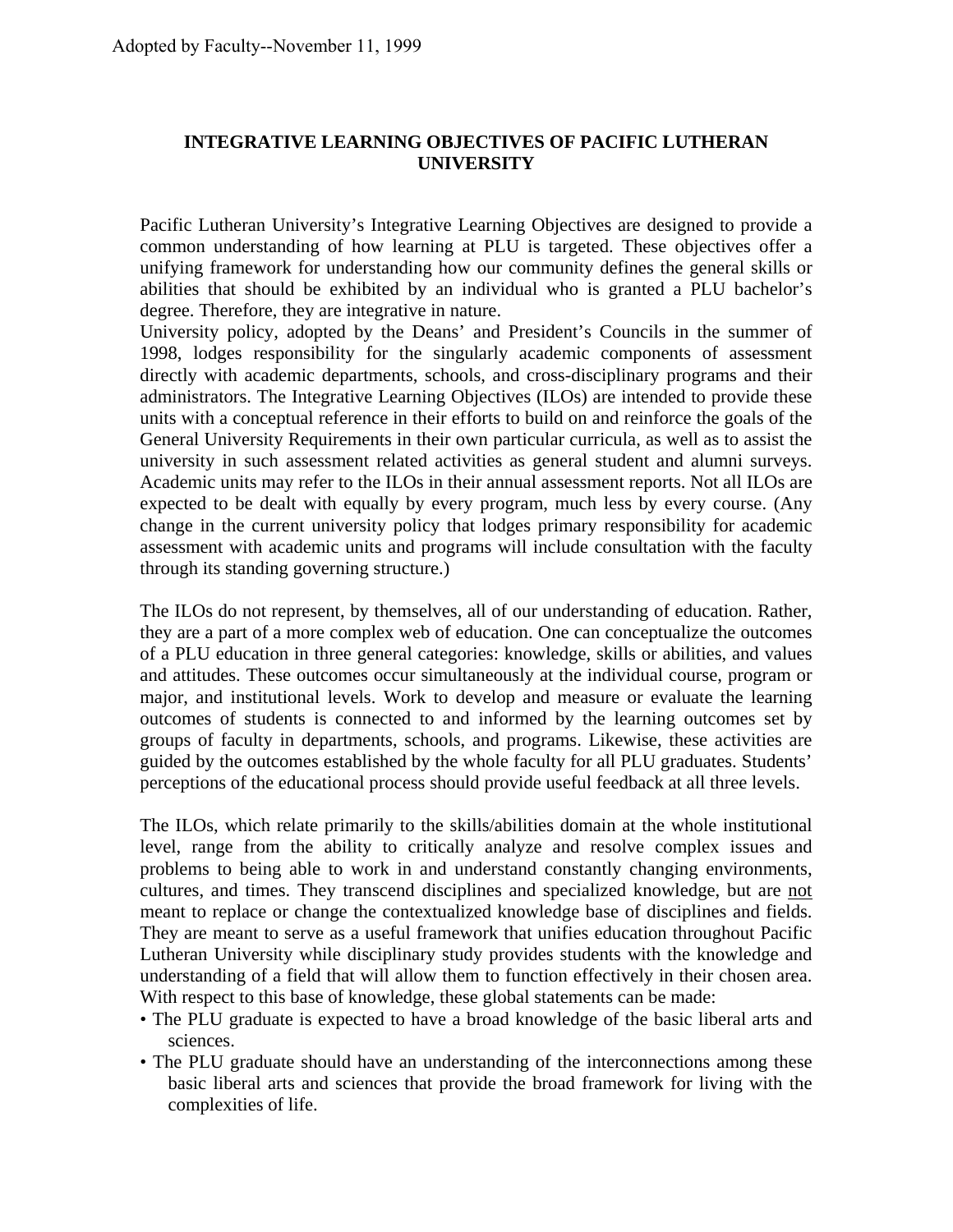- The PLU graduate is expected to develop an in-depth knowledge of a specified area of knowledge designated as a major within the university.
- The PLU graduate should have an understanding of the interconnections among the basic liberal arts and sciences and the in-depth knowledge of her/his specified major area.

### **The Integrative Learning Objectives**

In addition to the knowledge base described above, and an awareness of how different disciplinary methodologies are used, every student at Pacific Lutheran University is expected to develop the following abilities:

- A. Critical Reflection
	- 1. Select sources of information using appropriate research methods, including those employing technology, and make use of that information carefully and critically.
	- 2. Consider issues from multiple perspectives.
	- 3. Evaluate assumptions and consequences of different perspectives in assessing possible solutions to problems.
	- 4. Understand and explain divergent viewpoints on complex issues, critically assess the support available for each, and defend one's own judgments.

### B. Expression

- 1. Communicate clearly and effectively in both written and oral forms.
- 2. Adapt message to various audiences using appropriate media, convention, or styles.
- 3. Create symbols or meanings in a variety of expressive media, both verbal and nonverbal.

#### C. Interaction with Others

- 1. Work creatively to identify and clarify the issues of concern.
- 2. Acknowledge and respond to conflicting ideas, principles, and traditions, identifying common interests where possible.
- 3. Develop and promote effective strategies and interpersonal relationships for implementing cooperative actions.

# D. Valuing

- 1. Articulate and critically assess one's own values, with an awareness of the communities and traditions that have helped to shape them.
- 2. Recognize how others have arrived at values different from one's own, and consider their view charitably and with an appreciation for the context in which they emerged.
- 3. Develop a habit of caring for oneself, for others, and for the environment.
- 4. Approach moral, spiritual, and intellectual development as a life-long process of making informed choices in one's commitments.